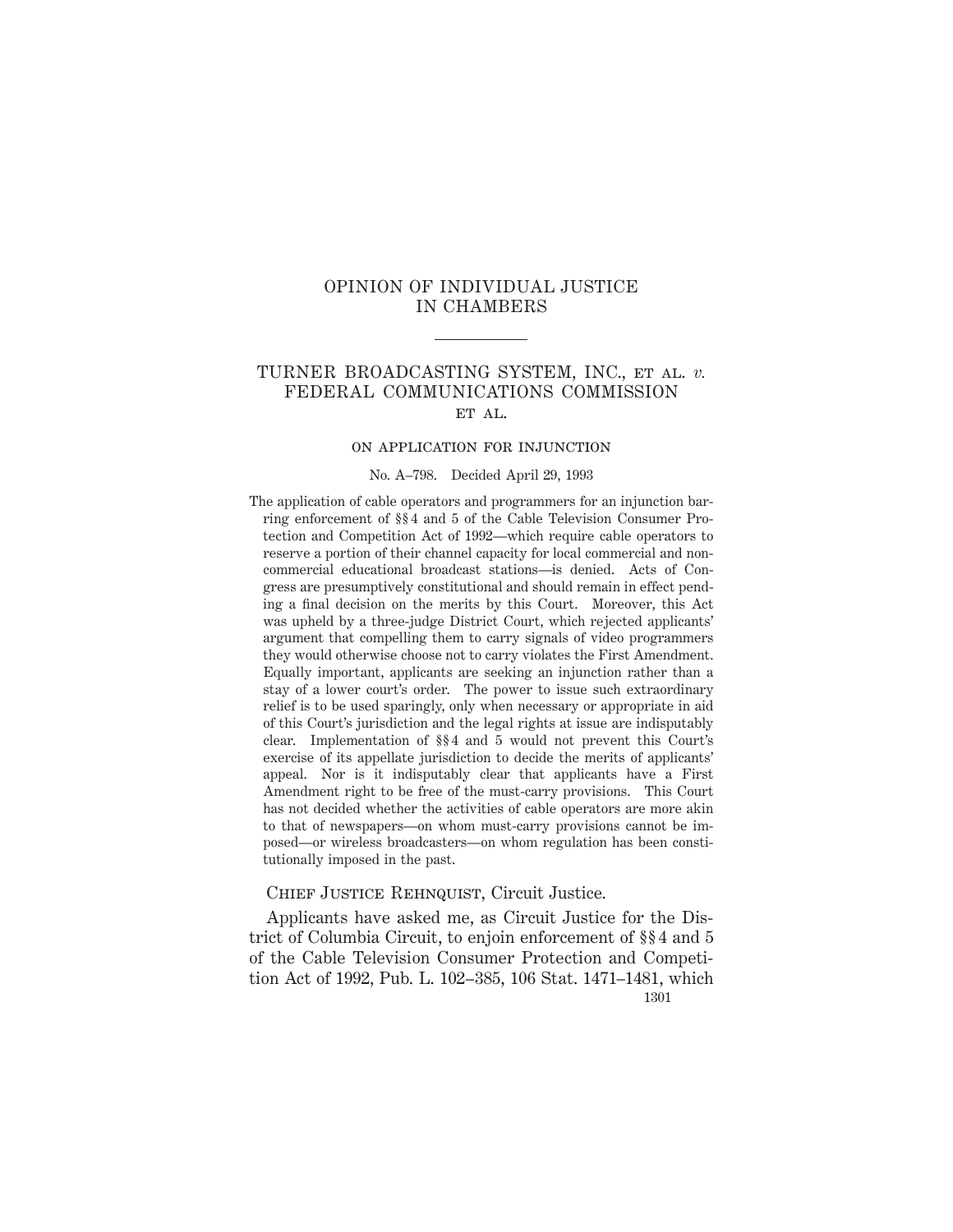### Opinion in Chambers

require cable operators to reserve a portion of their channel capacity for carrying local commercial and noncommercial educational broadcast stations. Applicants, cable operators and programmers, contend that these "must-carry" provisions violate the First Amendment because (1) they tell cable operators what speakers they must carry, thereby controlling the content of the operator's speech and shrinking the number of channels available for programming they might prefer to carry; (2) they inhibit the operators' editorial discretion to determine what programming messages to provide to subscribers; and (3) they give local broadcast "speakers" a preferred status. I herewith deny the application.

The 1992 Cable Act, like all Acts of Congress, is presumptively constitutional. As such, it "should remain in effect pending a final decision on the merits by this Court." *Marshall* v. *Barlow's, Inc.,* 429 U. S. 1347, 1348 (1977) (Rehnquist, J., in chambers). Moreover, the Act was upheld by the three-judge District Court, and even the dissenting judge rejected the argument now urged by applicants—that Congress may not compel cable operators to carry the video signals of programmers they would otherwise choose not to carry. 819 F. Supp. 32, 61 (D. C. 1993). Unlike applicants, therefore, all three judges below would recognize that the Government may regulate cable television as a medium of communication. *Ibid.*

Equally important is the fact that applicants are not merely seeking a stay of a lower court's order, but an injunction against the enforcement of a presumptively valid Act of Congress. Unlike a stay, which temporarily suspends "judicial alteration of the status quo," an injunction "grants judicial intervention that has been withheld by the lower courts." *Ohio Citizens For Responsible Energy, Inc.* v. *NRC,* 479 U. S. 1312, 1313 (1986) (Scalia, J., in chambers). By seeking an injunction, applicants request that I issue an order *altering* the legal status quo. Not surprisingly, they do not cite any case in which such extraordinary relief has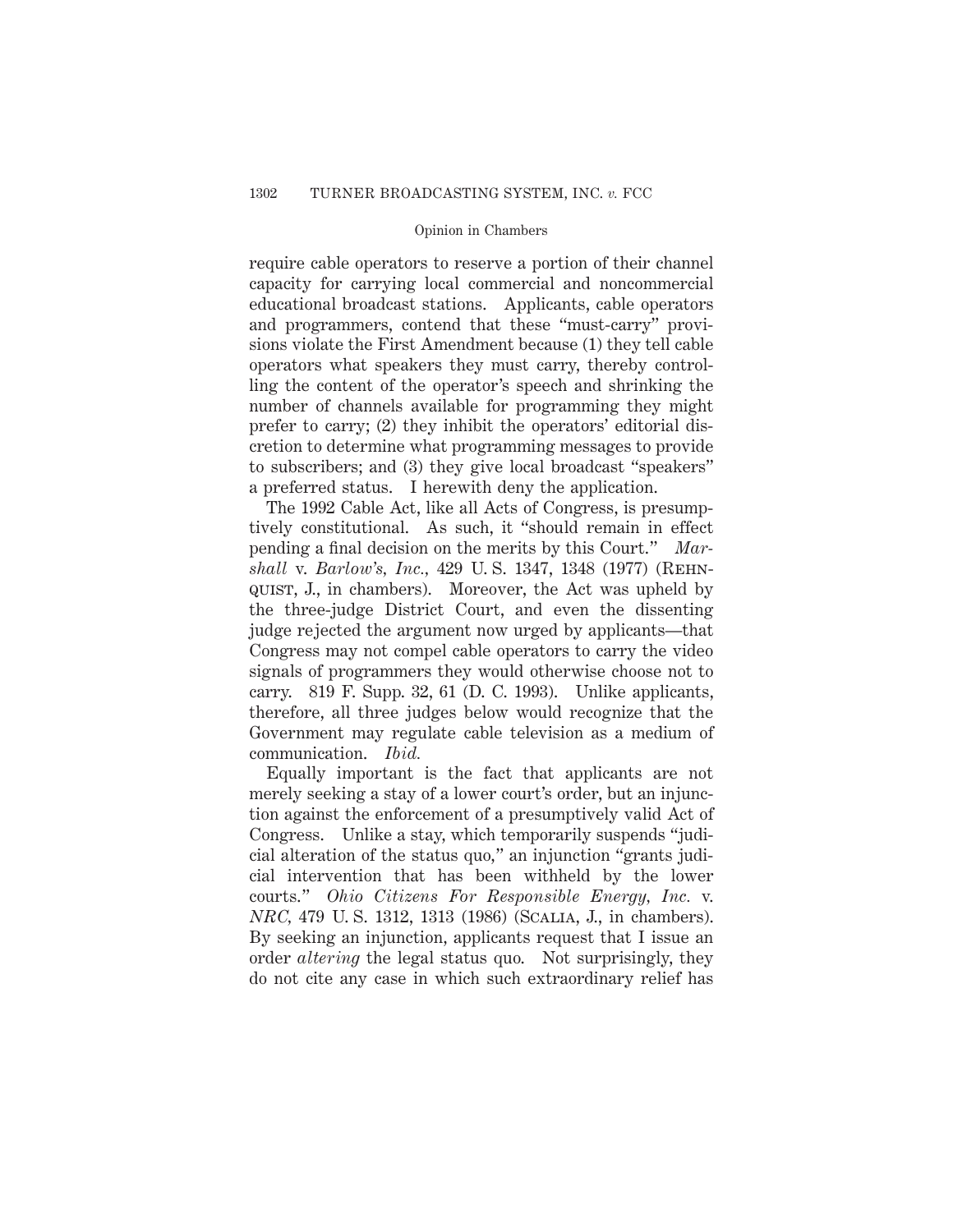#### Opinion in Chambers

been granted, either by a single Justice or by the whole Court.

The All Writs Act, 28 U. S. C. § 1651(a), is the only source of this Court's authority to issue an injunction. We have consistently stated, and our own Rules so require, that such power is to be used sparingly. See, *e. g., Ohio Citizens For Responsible Energy, supra,* at 1313; this Court's Rule 20.1 ("The issuance by the Court of an extraordinary writ authorized by 28 U. S. C. § 1651(a) is not a matter of right, but of discretion sparingly exercised"). "[J]udicial power to stay an act of Congress, like judicial power to hold that act unconstitutional, is an awesome responsibility calling for the utmost circumspection in its exercise. This factor is all the more important where, as here, a single member of the Court is asked to delay the will of Congress to put its policies into effect at the time it desires." *Heart of Atlanta Motel, Inc.* v. *United States,* 85 S. Ct. 1, 2, 13 L. Ed. 2d 12, 14 (1964) (Black, J., in chambers).

An injunction is appropriate only if (1) it is "necessary or appropriate in aid of [our] jurisdictio[n]," 28 U. S. C. § 1651(a), and (2) the legal rights at issue are "indisputably clear," *Communist Party of Indiana* v. *Whitcomb,* 409 U. S. 1235 (1972) (Rehnquist, J., in chambers); *Ohio Citizens For Responsible Energy, supra,* at 1313. Without doubt, implementation of §§ 4 and 5 would not prevent this Court's exercise of its appellate jurisdiction to decide the merits of applicants' appeal. Nor is it "indisputably clear" that applicants have a First Amendment right to be free of the mustcarry provisions. In *Miami Herald Publishing Co.* v. *Tornillo,* 418 U. S. 241 (1974), we struck down Florida's right of reply statute, holding that the State may not compel "editors or publishers to publish that which reason tells them should not be published." *Id.,* at 256 (internal quotation marks omitted). Under *Tornillo,* Congress plainly could not impose the must-carry provisions on privately owned newspapers. In *Red Lion Broadcasting Co.* v. *FCC,* 395 U. S. 367